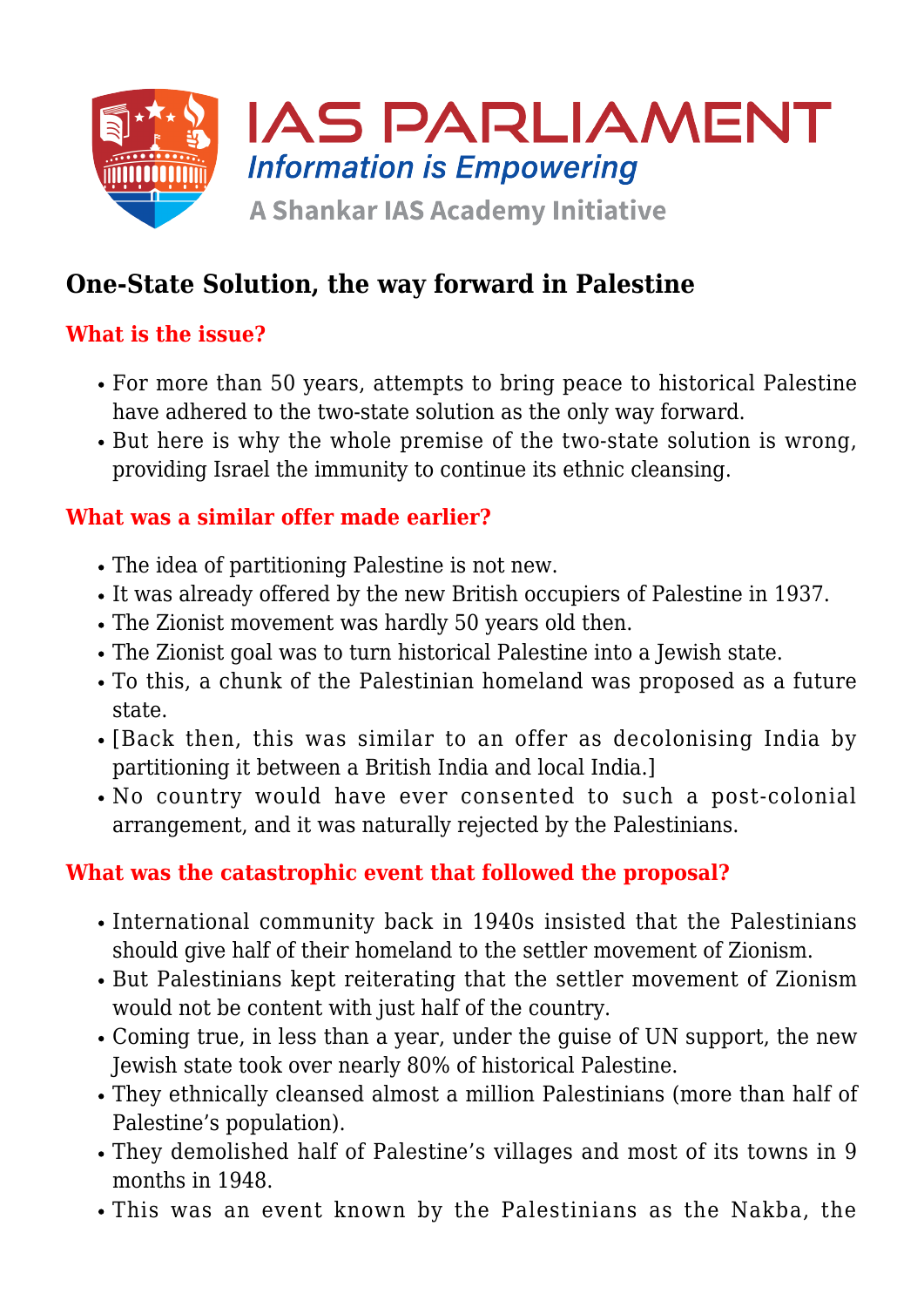catastrophe.

## **What happened following Israel's occupation?**

- In 1967, Israel occupied the rest of historical Palestine.
- In the process, they expelled another 300,000 Palestinians.
- It was impossible after 1948 to repeat a massive ethnic cleansing.
- So, it was substituted by incremental ethnic cleansing.
- The last stage in this process was one of the root causes that ignited the cycle of recent violence. (Click [here](https://www.iasparliament.com/current-affairs/clashes-at-jerusalems-al-aqsa-israel-palestine-conflict) to know more.)
- It is to do with the proposed eviction of Palestinians from Shaykh [Sheikh] Jarrah, an East Jerusalem neighbourhood.
- The eviction is part of an overall attempt to Judaise East Jerusalem.
- Imposing military rule in the West Bank and the Gaza Strip after they were occupied was another means.
- This enclaved the people there without basic human and civil rights.
- A version of an Apartheid regime was imposed on the Palestinian minority in Israel.
- Also, there was constant refusal to allow the 1948 refugees to return.
- This completed the matrix of power that allowed Israel to retain the land.

## **What is the tw0-state solution proposed now?**

- The two-state solution proposes establishing two states for two peoples: Israel for the Jewish people and Palestine for the Palestinian people.
- The solution was offered for the first time by liberal Zionists and the United States in the 1980s.
- It was seen by some Palestinians as a way to end the occupation of the West Bank, and help the partial fulfilment of the Palestinian right for selfdetermination and independence.
- This was why the Palestine Liberation Organization was willing to give it a go in 1993, by signing the Oslo Accords.
- But the Palestinian position has no impact in the current balance of power.
- Israel's interpretation is what matters more now, and no global power would challenge its interpretation.

## **What is Israel's idea of a two-state solution?**

The two-state solution is another means of having the territories of West Bank and Gaza Strip, without incorporating most of the people living there.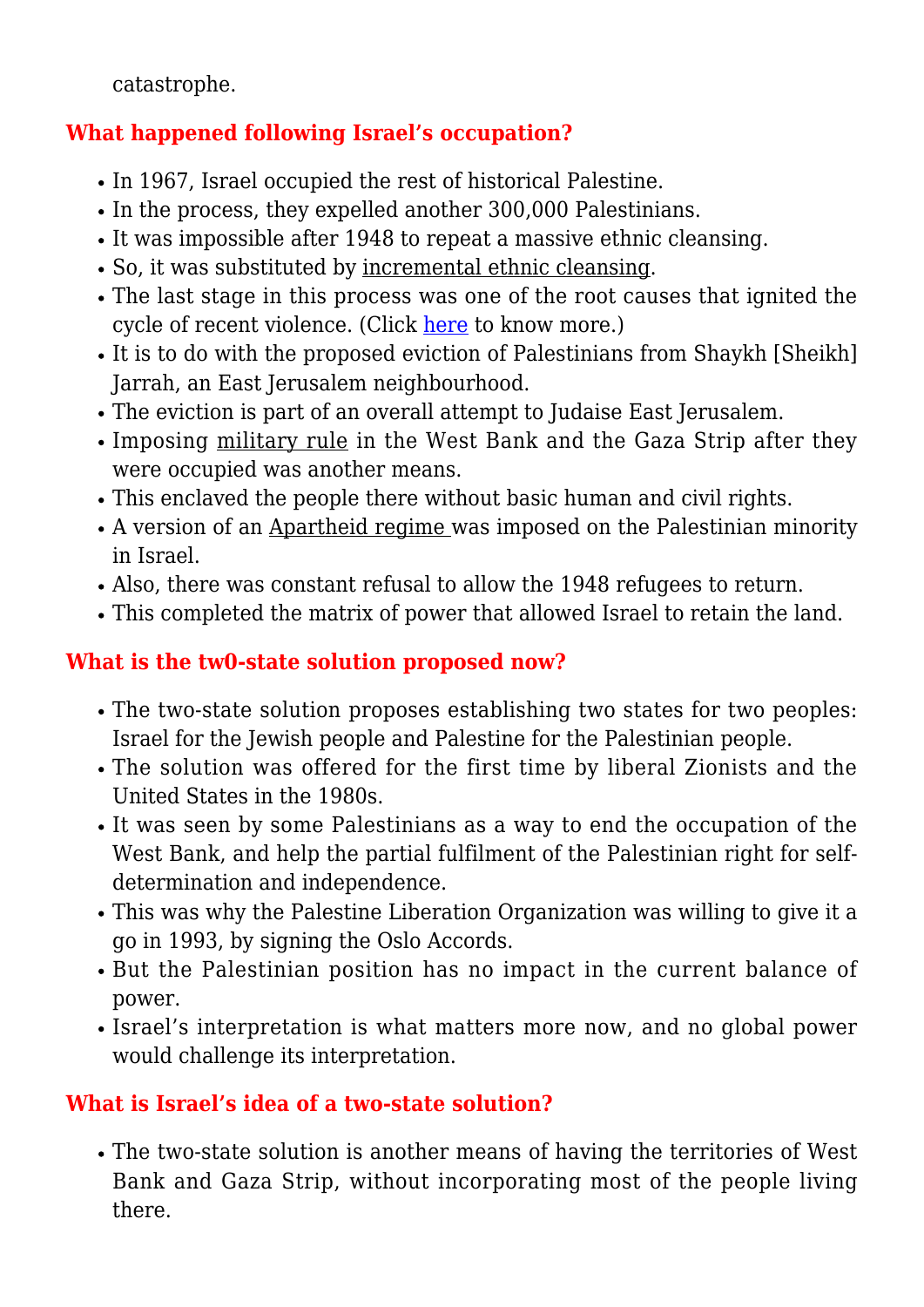- In order to ensure it, Israel partitioned the West Bank (which is 20% of historical Palestine) into a Jewish and an Arab part.
- This happened in the second phase of the Oslo Accords, known as the Oslo II agreement of 1995.
- The Palestinians were forced to accept it under American and Egyptian pressure.
- One area, called area C (consists of 60% of the West Bank) was directly ruled from 1995 until today by Israel.
- After 2009, under Benjamin Netanyahu, Israel is in the process of officially annexing this area, while ethnically cleansing the Palestinians living in it.
- The remaining 40% of the West Bank, areas A and B under Oslo II, were put under the Palestinian Authority.
- The Authority optimistically calls itself the state of Palestine.
- But in essence, it has no power whatsoever, except that given to it, and withdrawn from it, by Israel.

### **What was the Bantustanisation attempt?**

- [The white-dominated government of South Africa classified the country's Black Africans as Bantu.
- A Bantustan was a territory that the National Party administration of South Africa set aside for black inhabitants of South Africa and South West Africa (now Namibia), as part of its policy of apartheid.]
- Similar to creating a Bantustan, in Israel, the Gaza Strip was divided too.
- Israel hoped that another Bantustan, like the one in areas A and B, would be established there under the Palestinian Authority's rule and under the same conditions.
- But the people of Gaza opted to support a new player, Hamas, and its ally, the Islamic Jihad, which resisted this offer.
- Israel responded by imposing a callous siege and blockade on the Gaza Strip.
- To complete the partition of the West Bank, its Bantustanisation, and the siege of Gaza, Israel passed a citizenship law in 2018.
- Known as the nationality law, it made Palestinian citizens in essence to be the "Africans" of a new Israeli Jewish apartheid state.

### **Why is a two-state solution flawed?**

- The two-state solution is essentially based on the assumption of parity, approaching the conflict as one fought between two national movements.
- But, this is not the real case.